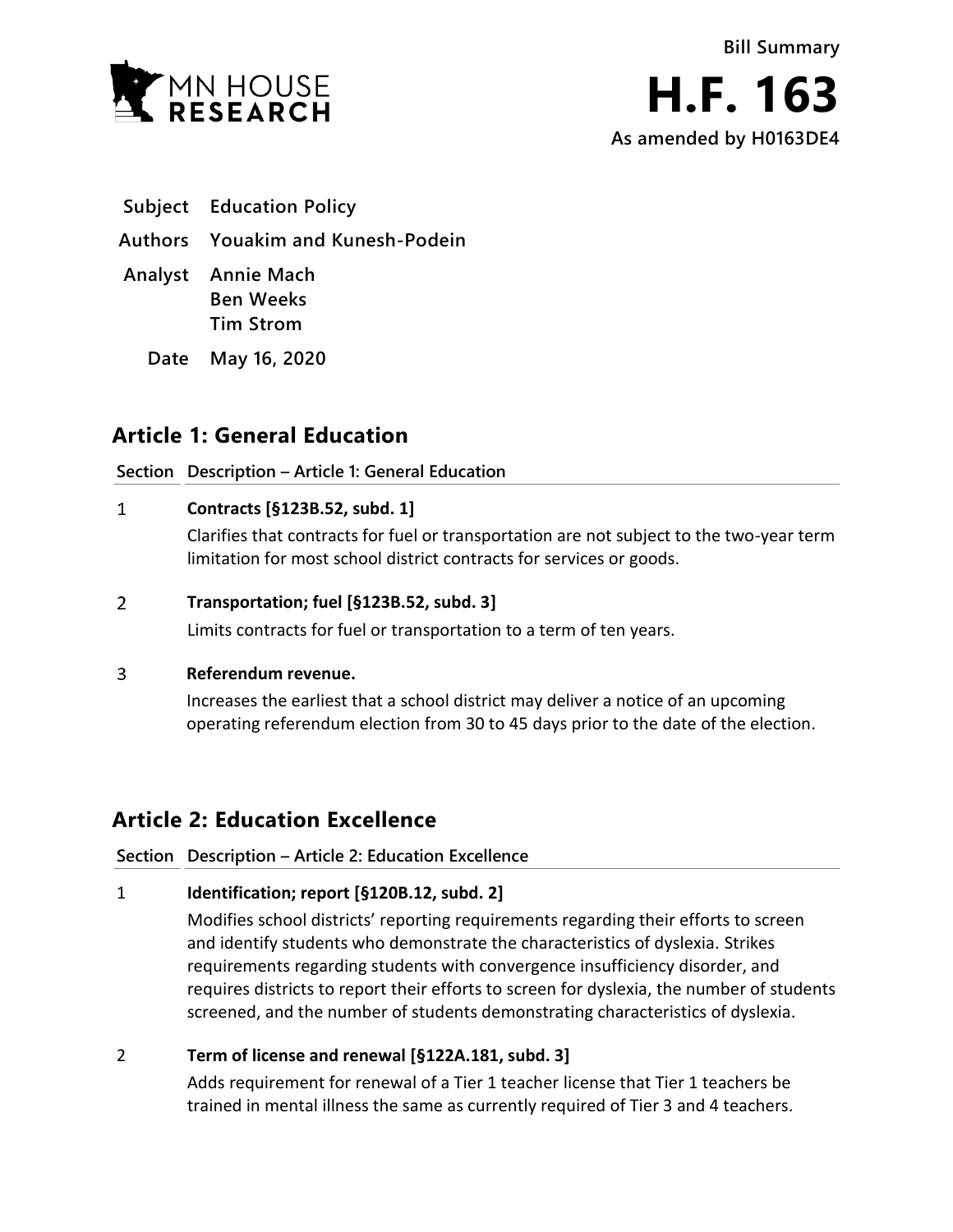### **Section Description – Article 2: Education Excellence**

### 3 **Term of license and renewal [§122A.182, subd. 3]**

Adds requirement for renewal of a Tier 2 teacher license that Tier 2 teachers be trained in mental illness the same as currently required of Tier 3 and 4 teachers.

## 4 **Mental illness [§122A.187, subd. 6]**

Makes conforming and clarifying changes to provision requiring mental illness training for teacher license renewals.

# **Article 3: Health and Safety**

## **Section Description – Article 3: Health and Safety**

#### $\mathbf{1}$ **Vaping awareness and prevention [§120B.238]**

Requires vaping prevention instruction for public school students in grades 6 to 8. Encourages vaping prevention instruction for high school students. Requires MDE to include tobacco use and vaping questions in the Minnesota student survey.

#### $\overline{2}$ **Applicability [§121A.22, subd. 1]**

Requires the parent of a student to whom school personnel administer drugs or medicine at a parent's request or based on an IEP, to inform the school if the drug or medicine is a controlled substance. If the drug or medicine is not a controlled substance, the request must authorize the school district to transport the drug or medicine for purposes of destroying the unused drug or medication. If the drug or medicine is a controlled substance, the request must specify that the parent must retrieve the drug when requested by the school.

#### $\overline{3}$ **Unclaimed drugs or medications [§121A.22, subd. 4a]**

- (a) Requires a school district to adopt a procedure to collect and transport unclaimed or abandoned prescription drugs or over-the-counter medications left with school personnel. The district must make a reasonable attempt to return the unused drug to the student's parent. The district's procedure must provide for at least annual transportation of unclaimed drugs.
- (b) Allows a school district to designate an individual to transport unclaimed drugs that are not controlled substances or are over-the-counter medications to a designated drop-off box or collection site, or to request that a law enforcement agency transport the drugs to a drop-off box or collection site on behalf of the district.
- (c) Prohibits a school district or school personnel from transporting unclaimed drugs that are controlled substances to a drop-off box or collection site.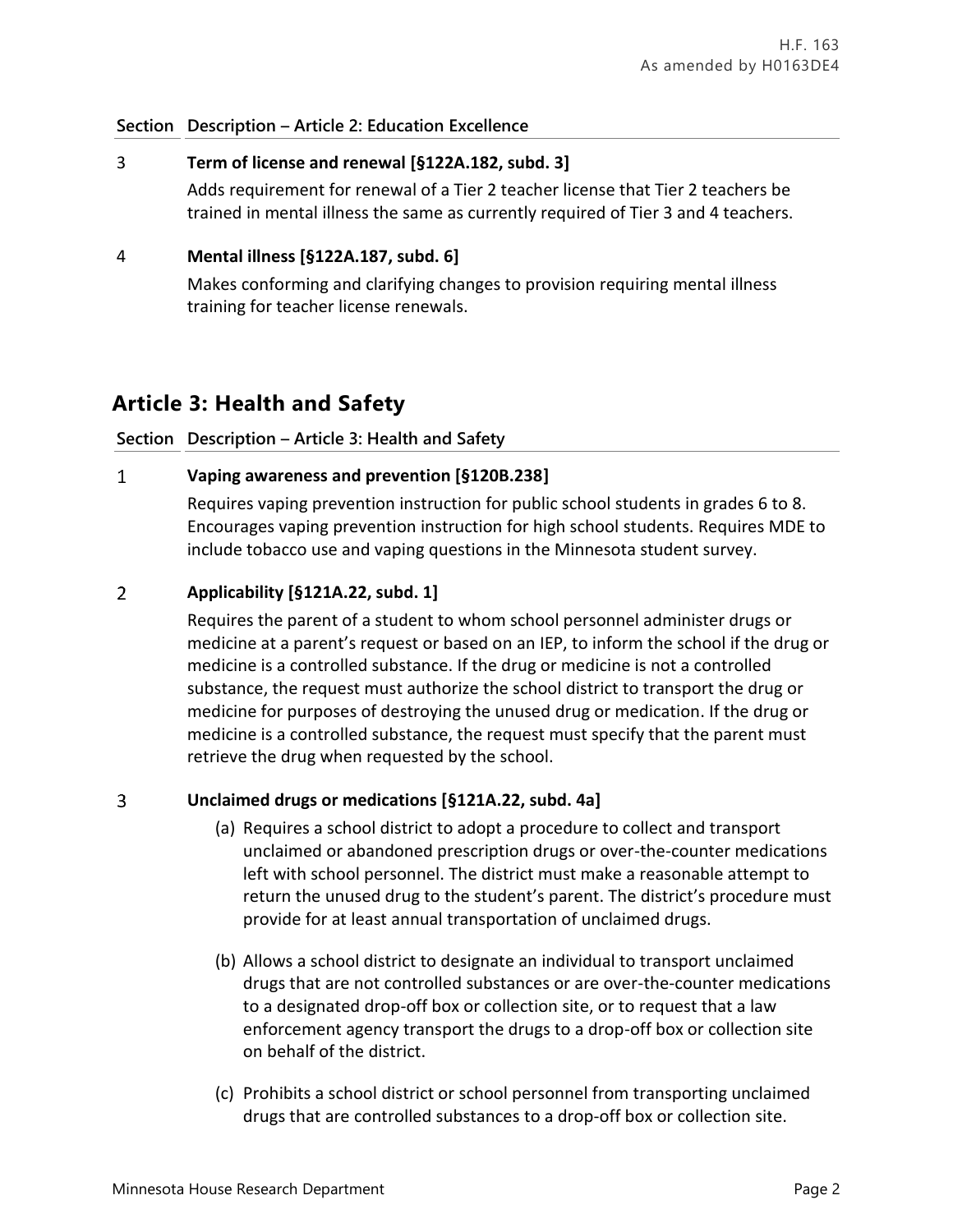## **Section Description – Article 3: Health and Safety**

Requires a district to request that a law enforcement agency transport the drug to a collection bin that complies with Drug Enforcement Agency regulations, or under the agency's procedure for transporting drugs.

# **Article 4: Special Education**

**Section Description – Article 4: Special Education**

#### $\mathbf{1}$ **Individualized education programs [§125A.08]**

Allows a school district to conduct a functional behavior assessment (FBA) as a standalone evaluation without conducting a comprehensive evaluation of the student.

## 2 **Commissioner approval [§125A.50, subd. 1]**

Allows a student who receives special education services to participate in Alternative Delivery of Specialized Instruction Services (ADSIS). Under current law, a student with an individualized education program cannot receive ADSIS services in addition to special education services.

# **Article 5: Early Childhood**

### **Section Description – Article 5: Early Childhood**

#### $\mathbf{1}$ **Verification of age for admission to public school [§120A.20, subd. 4]**

Aligns with federal guidance that a school district may not require a birth certificate to enroll in a public school. Allows for a number of different mechanisms for verifying student age.

#### $\overline{2}$ **Full and equitable participation in preschool and prekindergarten [§121A.425]**

Prohibits school districts and charter schools from dismissing a child enrolled in a preschool or prekindergarten program, and provides that expulsions and exclusions may be used only after the school district or charter school has exhausted the specified nonexclusionary discipline resources and only in circumstances where there is an ongoing safety threat to the child or others.

#### $\overline{3}$ **Administration [§124D.165, subd. 3]**

Adds an alternative deadline for meeting the development screening requirement for early learning scholarship recipients who receive the scholarship before turning three years old.